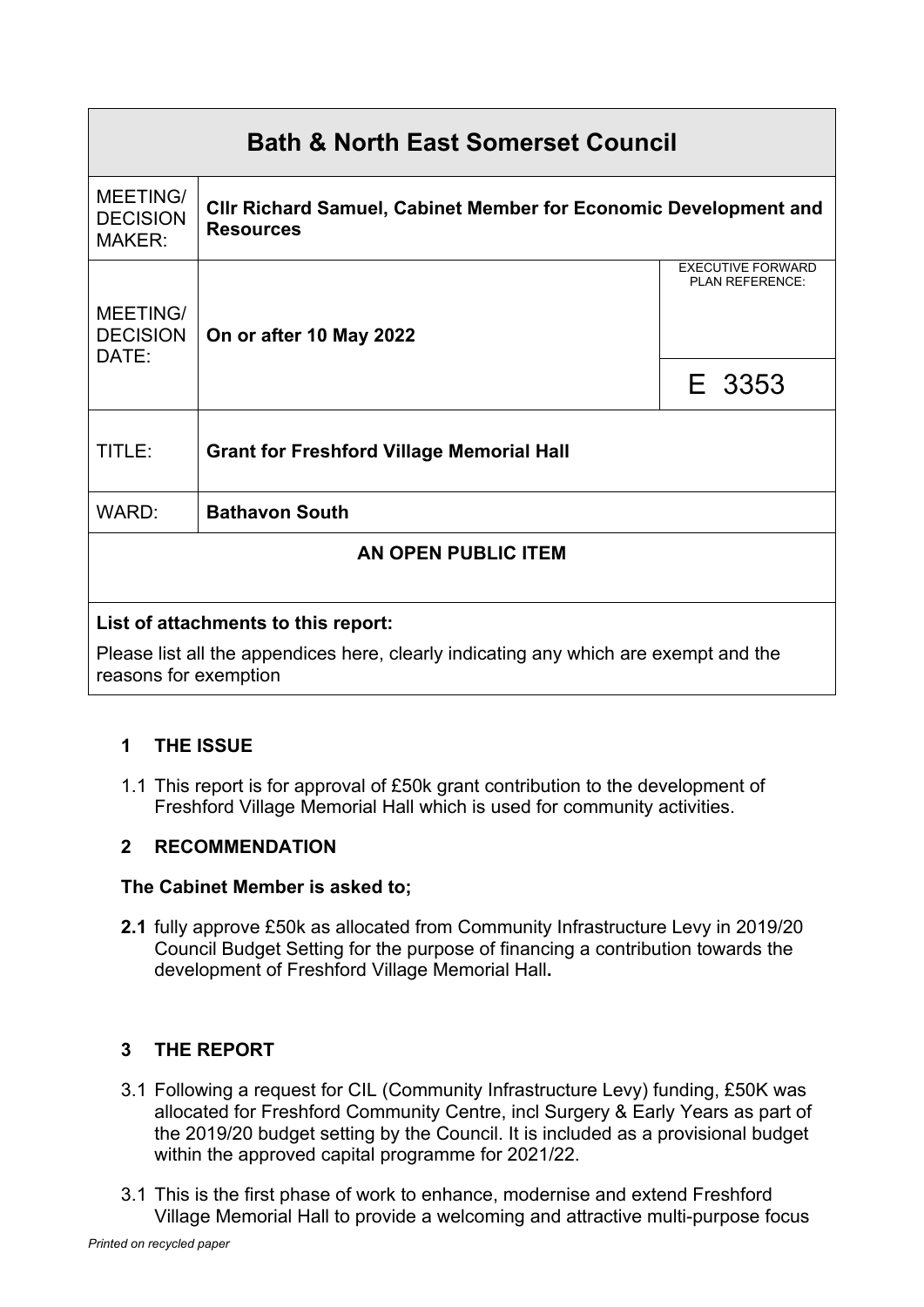for local community activity complementing its outstanding rural setting. The funding is towards the cost of work on the cladding and glazing of the existing main hall and meeting rooms to provide much higher levels of insulation, reduced heat loss, better waterproofing and an improved appearance.

- 3.2 This project will significantly improve and ensure the long-term viability of a building which acts as the community hub for the villages of Freshford and Limpley Stoke.
- 3.3 The £50k payment will be made using a grant agreement.

## **4 STATUTORY CONSIDERATIONS**

- 4.1 CIL funding makes an important contribution to fulfilling the Core Strategy requirement that new development must be properly aligned with infrastructure. It also makes a significant contribution to the Council's Capital Programme. The Strategic CIL allocations for 2019/20 included £50k for Freshford Community Centre, incl Surgery & Early Years, which was therefore included as provisional capital in the Capital Programme.
- 4.2 The hall provides facilities and services accessible to all residents across the communities of Freshford and Limpley Stoke.

## **5 RESOURCE IMPLICATIONS (FINANCE, PROPERTY, PEOPLE)**

- 5.1 The funding allocation of **£50k** will be financed from Strategic CIL allocation from 2019/20.
- 5.2 There will not be any subsequent financial implications for the Council.

## **6 RISK MANAGEMENT**

- 6.1 A risk assessment related to the issue and recommendations has been undertaken, in compliance with the Council's decision-making risk management guidance.
- 6.2 Assurance was requested and received from the trustees of The Freshford Village Memorial Hall that sufficient funding has been raised from sources, including this grant, to complete the build.
- 6.3 The trustees confirm this first phase of development can be undertaken without the submission of a Construction Management Plan because it relates solely to the refurbishment of the existing village hall.
- 6.4 An agreed grant process has set up necessary conditions for the financial payment.

## **7 EQUALITIES**

7.1 The objects of the CIO (Charitable Incorporated Organisation) are to establish and run a village hall and to promote for the benefit of the inhabitants of the Parish of Freshford and the neighbourhood, without distinction of sex, sexual orientation, age, disability, nationality, race or political, religious or other opinions, the provision of facilities for recreation or other leisure time occupation of individuals who have need of such facilities by reason of their youth, age,